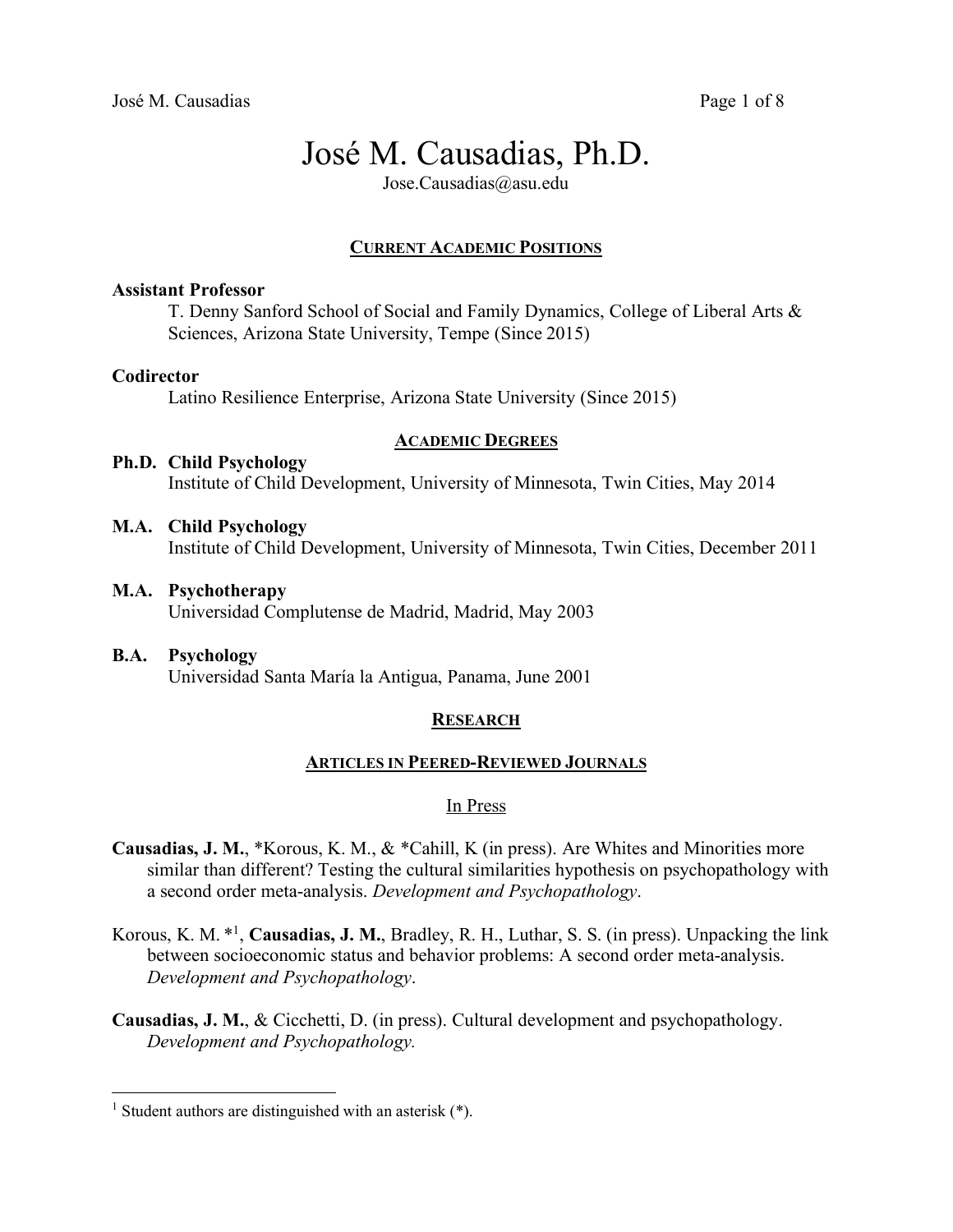José M. Causadias Page 2 of 8

- **Causadias, J. M.**, & Umaña-Taylor, A. J. (in press). Reframing marginalization and youth development: Introduction to the special issue. *American Psychologist*. doi:10.1037/amp0000336
- **Causadias, J. M.**, Updegraff, K. A., & Overton, W. F. (in press). Moral meta-narratives, marginalization, and youth development. *American Psychologist*. doi:10.1037/amp0000252

## Published

- **Causadias, J. M.**, Vitriol, J. A., & \*Atkin, A. L. (2018). Do we overemphasize the role of culture in the behavior of racial/ethnic minorities? Evidence of a cultural (mis)attribution bias in American Psychology. *American Psychologist, 73*(3), 243-255. doi:10.1037/amp0000099
- **Causadias, J. M.**, Vitriol, J. A., & \*Atkin, A. L. (2018). The cultural (mis)attribution bias in developmental psychology in the United States. *Journal of Applied Developmental Psychology.* doi:10.1016/j.appdev.2018.01.003
- Zeiders, K. H., **Causadias, J. M.**, & White, R. M. B. (2018). The health correlates of culture: Examining the association between ethnic-racial identity and diurnal cortisol slopes. *Journal of Adolescent Health, 62*, 349-351*.* doi:10.1016/j.jadohealth.2017.09.020
- \*Korous, K. M., **Causadias, J. M.**, & Casper, D. M. (2017). Racial discrimination and cortisol output: A meta-analysis. *Social Science & Medicine, 193,* 90-100. doi:10.1016/j.socscimed.2017.09.042
- **Causadias, J. M.**, Telzer, E. H., &, Lee, R. M. (2017). Culture and biology interplay: An introduction. *Cultural Diversity and Ethnic Minority Psychology*, 23(1), 1-4. doi:10.1037/cdp0000121
- **Causadias, J. M.** (2013). A roadmap for the integration of culture into developmental psychopathology. *Development and Psychopathology, 25*(4pt2)*,* 1375-1398. doi:10.1017/S0954579413000679
- **Causadias, J. M.**, Salvatore, J. E., & Sroufe, L. A. (2012). Early patterns of self-regulation as risk and promotive factors in development: A longitudinal study from childhood to adulthood in a high-risk sample. *International Journal of Behavioral Development*, *36*(4), 293-302. doi:10.1177/0165025412444076
- **Causadias, J. M.**, Sroufe, L. A., & Herreros, F. (2011). The establishment of an attachment research network in Latin America: Goals, accomplishments, and challenges. *Attachment & Human Development, 13*(2), 193-198. doi:10.1080/14616734.2011.554008
- **Causadias, J. M**., Zapata, J. S., Barb, G. A., Sánchez, E. Y., Britton, G. B. (2010). Neuropsychology of crime: Executive function and intelligence in a sample of homicide perpetrators in Panama. *Acta Colombiana de Psicología, 13*(2), 47-56.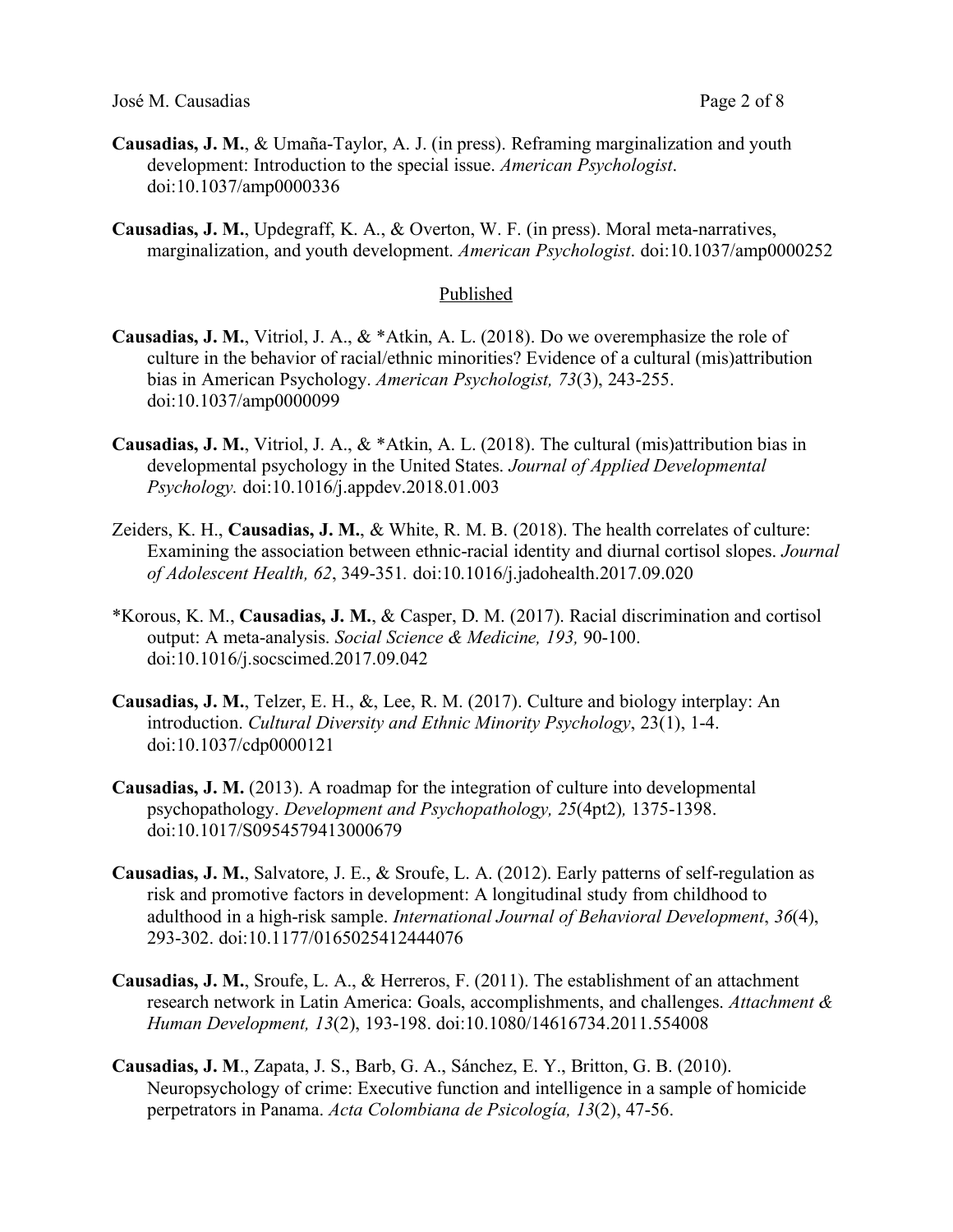### **EDITED WORKS**

#### **HANDBOOKS**

#### Published

- **Causadias, J. M.,** Telzer, E. H., & Gonzales, N. A. (2018). *The Handbook of Culture and Biology*. New York: John Wiley & Sons Inc.
- Torres de Cádiz, B., **Causadias, J. M.**, & Posada, G. (2014). *La teoría del apego: Investigación y aplicaciones clínicas* [Attachment theory: Research and clinical applications]. Madrid: Psimática.

### **SPECIAL ISSUES AND SECTIONS**

## In Preparation

- **Causadias, J. M.**, & Umaña-Taylor, A. J. Special issue "New Directions in Developmental Science with Youth Experiencing Marginalization". *American Psychologist.*
- **Causadias, J. M.**, & Cicchetti, D. Special issue "Cultural Development and Psychopathology". *Development and Psychopathology.*

## Published

**Causadias, J. M.**, Telzer, E. H., &, Lee, R. M. (Editors) (2017). Special section "Culture and Biology Interplay". *Cultural Diversity and Ethnic Minority Psychology.*

#### **BOOK CHAPTERS**

- **Causadias, J. M.** (2018). Preface: Why culture *and* biology? In J. M. Causadias, E. H. Telzer, & N. A. Gonzales (Eds.), *The Handbook of Culture and Biology* (pp. xxiii-xxix). New York: John Wiley & Sons Inc.
- **Causadias, J. M.**, Telzer, E. H., & Gonzales, N. A. (2018). Introduction to culture and biology interplay. In J. M. Causadias, E. H. Telzer, & N.A. Gonzales (Eds.), *The Handbook of Culture and Biology* (pp. 3-29). New York: John Wiley & Sons Inc.
- **Causadias, J. M.**, & \*Korous, K. M. (2018). How are genes related to culture? Introduction to the field of cultural genomics. In J. M. Causadias, E. H. Telzer, & N. A. Gonzales (Eds.), *The Handbook of Culture and Biology* (pp. 153-177). New York: John Wiley & Sons Inc.
- Carlson, E. A., & **Causadias, J. M.** (2014). La observación y evaluación del apego en la infancia [Observation and assessment of attachment in infancy]. In B. Torres de Cádiz, **J. M. Causadias**, & G. Posada (Eds.), *La teoría del apego: Investigación y aplicaciones clínicas*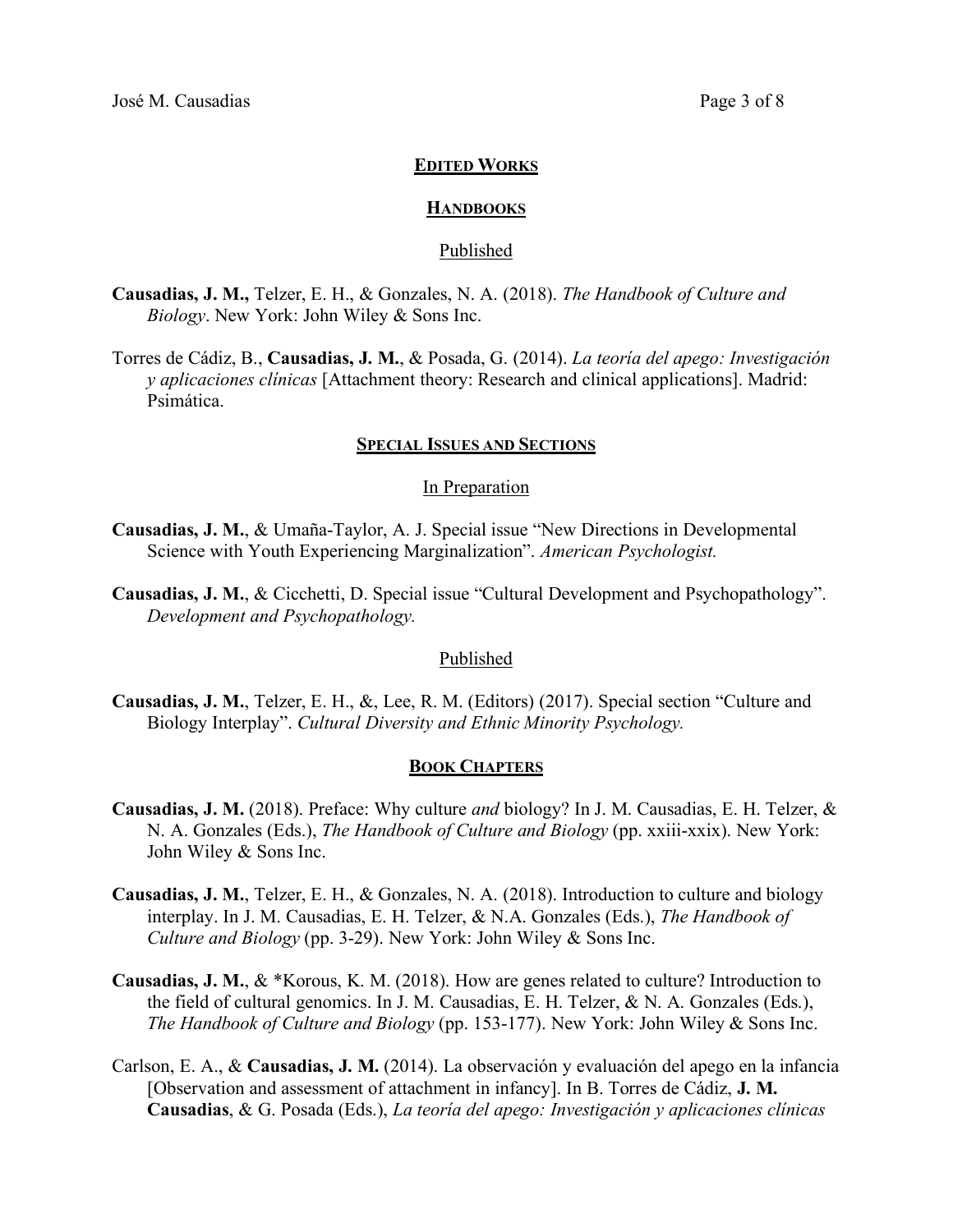[Attachment theory: Research and clinical applications]. Madrid: Psimática.

- **Causadias, J. M.**, & Carlson, E. A. (2014). La psicopatología del desarrollo y la teoría del apego [Developmental psychopathology and attachment theory]. In B. Torres de Cádiz, **J. M. Causadias**, & G. Posada (Eds.), *La teoría del apego: Investigación y aplicaciones clínicas* [Attachment theory: Research and clinical applications]. Madrid: Psimática.
- **Causadias, J. M.**, & Coffino, B. (2014). El apego, la conducta antisocial y el encarcelamiento: Una perspectiva del desarrollo [Attachment, antisocial behavior and imprisonment: A developmental perspective]. In B. Torres de Cádiz, **J. M. Causadias**, & G. Posada (Eds.), *La teoría del apego: Investigación y aplicaciones clínicas* [Attachment theory: Research and clinical applications]. Madrid: Psimática.
- Lawler, J. M., & **Causadias, J. M.** (2014). La relación diádica entre la biología y el apego [The dyadic relationship between biology and attachment]. In B. Torres de Cádiz, **J. M. Causadias**, & G. Posada (Eds.), *La teoría del apego: Investigación y aplicaciones clínicas* [Attachment theory: Research and clinical applications]. Madrid: Psimática.
- Sroufe, L. A., Szteren, L., & **Causadias, J. M.** (2014). El apego como un sistema dinámico: Fundamentos de la teoría del apego [Attachment as a dynamic system: Principles of attachment theory]. In B. Torres de Cádiz, **J. M. Causadias**, & G. Posada (Eds.), *La teoría del apego: Investigación y aplicaciones clínicas* [Attachment theory: Research and clinical applications]. Madrid: Psimática.
- Collins, W. A., Raby, K. L., & **Causadias, J. M. (15%)** (2012). Transformations in close relationship networks: Parent-child relationships and their social extensions. In B. Laursen & W. A. Collins (Eds.), *Relationship Pathways from Adolescence to Young Adulthood. Thousand Oaks, CA: Sage Publications*.

# **MISCELLANEOUS PUBLICATIONS AND REPORTS**

- **Causadias, J. M.**, & Posada, G. (2013). The relevance of cross-national studies on early attachment: Research advances in Latin America. *Bulletin of the International Society for the Study of Behavioural Development, 1*(63), 18-21.
- Sroufe, L. A., & **Causadias, J. M.** (2012). Maternal incarceration, separation, and child development: Evidence and alternatives. Santiago de Chile: United Nations Children's Fund (UNICEF).

# **FUNDING**

# **GRANTS**

# **Pathways to Character Project, 2017, \$225,000** Agency: John Templeton Foundation Topic: U.S. Mexicans' Pathways to Character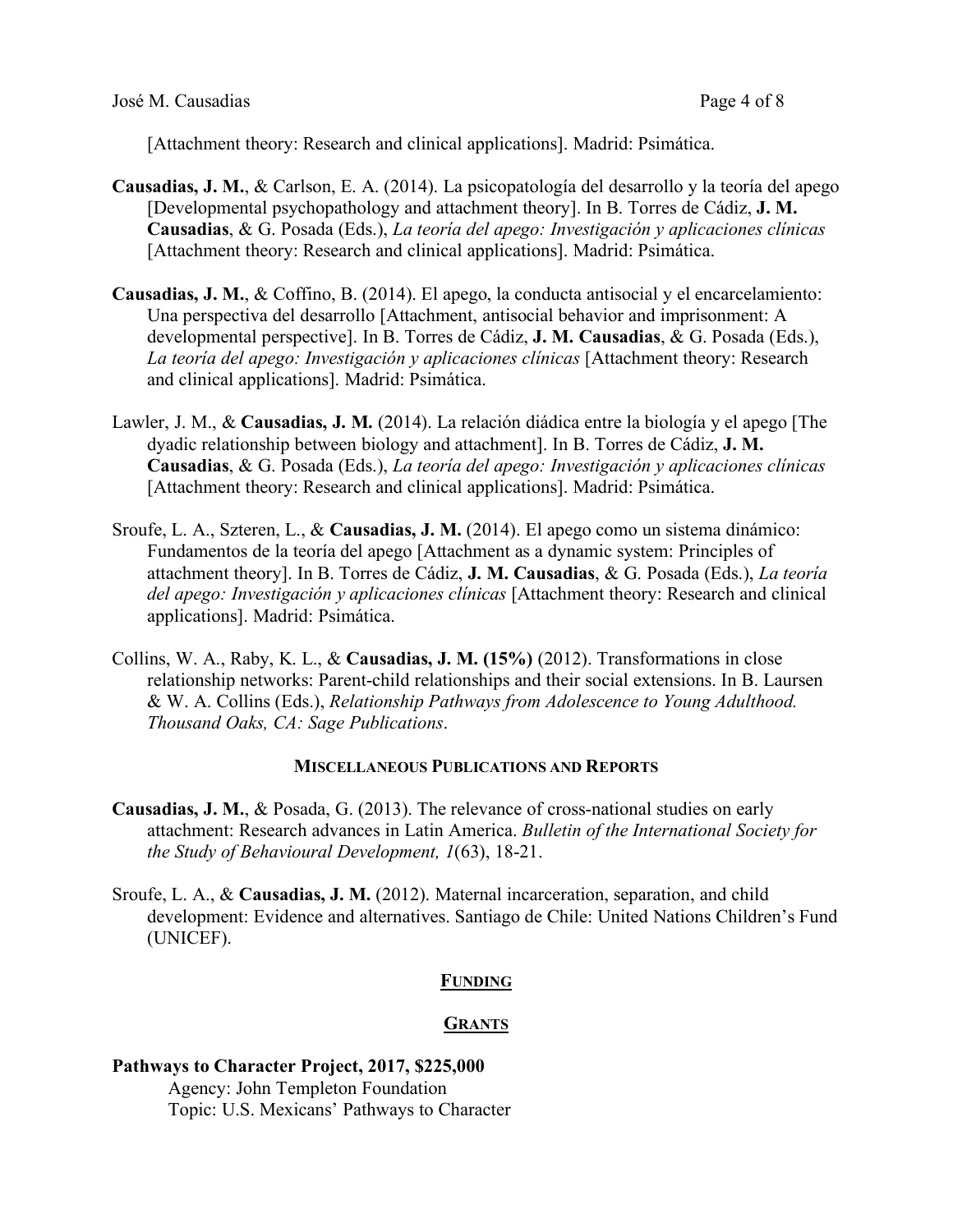Role: Co-Principal Investigator

## **Small Grant Program, 2013, \$800**

Agency: Institute of Child Development, University of Minnesota Topic: Understanding the Processes and the Consequences of Immigration Role: Principal Investigator

## **Research and Development Grant FID08-011, 2007-2009, \$50,000**

Agency: National Secretariat of Science, Technology and Innovation of Panama Topic: Violence and Relational Rehabilitation in Panama Role: Principal Investigator

## **FELLOWSHIPS**

## **Doctoral Dissertation Fellowship, 2013-2014, \$22,500 plus tuition**

University of Minnesota Graduate School Topic: Understanding the Processes and the Consequences of Immigration

## **Doctoral Fellowship, 2009-2014, \$121,691**

National Secretariat of Science, Technology and Innovation of Panama

# **SCIENTIFIC MEETINGS AND CONFERENCES**

## **CONFERENCE PRESENTATIONS**

- **Causadias, J. M.,** \*Korous, K.M., & \*Cahill, K. M. (2018, May). *Whites and minorities are more similar than different regarding psychopathology*. Poster accepted at the annual meeting of the Association for Psychological Science, San Francisco, California.
- **Causadias, J. M.,** & \*Atkin, A. L. (2017, April). Are minorities overrepresented and whites underrepresented in developmental research in culture, ethnicity, and race? Individual paper presentation at the biennial meeting of the Society for Research in Child Development, Austin, Texas.
- \*Korous, K. M*.*, **Causadias, J. M.**, & Casper, D. M. (2017, April). The neurobiological effects of racial discrimination: A meta-analysis. Paper symposium presentation at the biennial meeting of the Society for Research in Child Development, Austin, Texas.
- **Causadias, J. M.,** Cicchetti, D., & Syed, M. (2015, March). Is there differential susceptibility to acculturation? Paper symposium submission for the biennial meeting of the Society for Research on Adolescence, Philadelphia, Pennsylvania.
- **Causadias, J. M.** (2014, January). Application of attachment theory across cultures: What is general and what is specific? Roundtable symposium at the 3rd meeting of the Iberian-American Attachment Network, San Diego, California.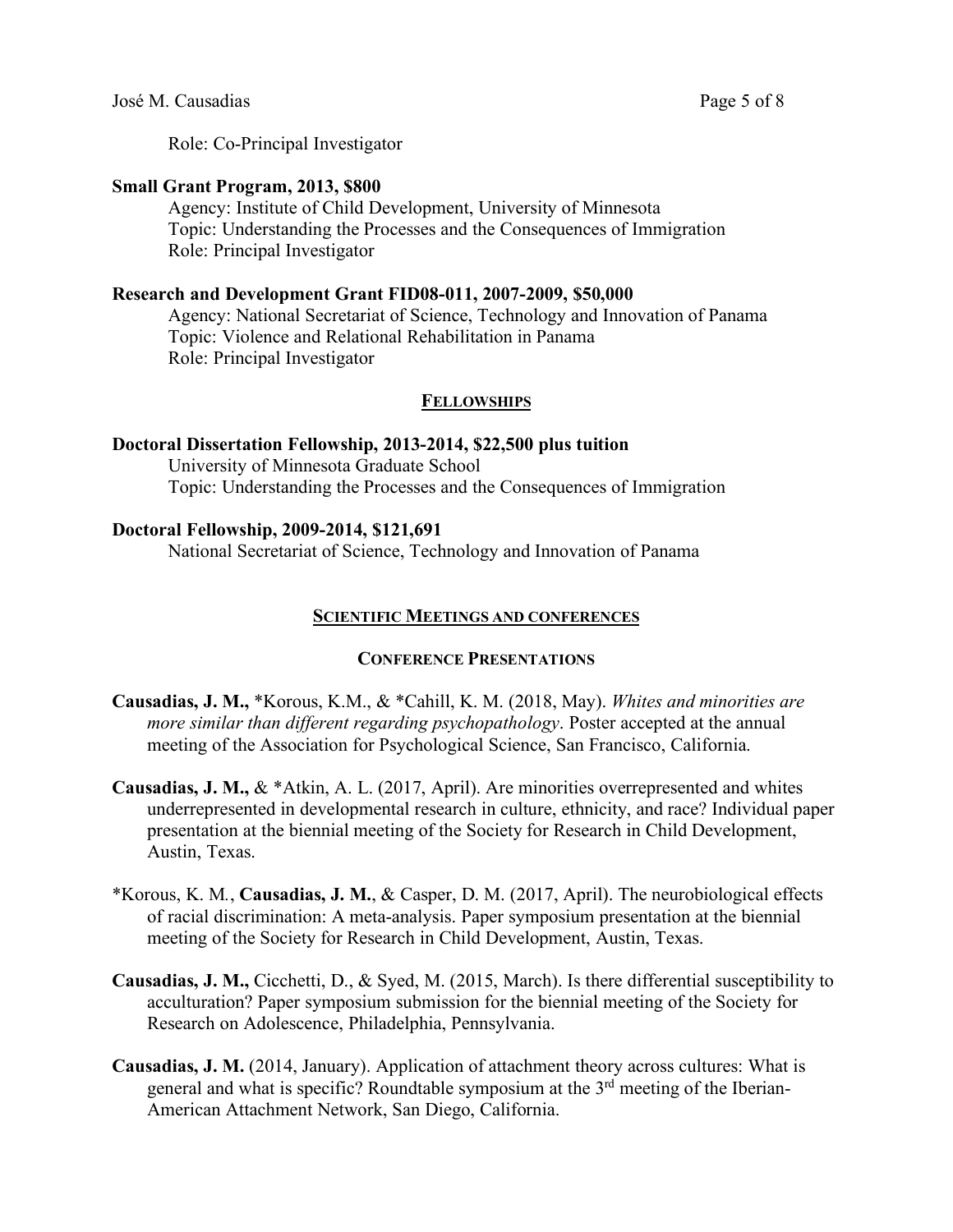- **Causadias, J. M.** (2012, January). Los procesos reguladores emocionales como mediadores entre el maltrato y los síntomas depresivos y de internalización [Emotional regulatory processes as mediators of the link between maltreatment, and depressive and internalizing symptoms]. Paper presented at the 2nd meeting of the Iberian-American Attachment Network, Santiago, Chile.
- **Causadias, J. M.**, Salvatore, J. E., & Sroufe, L. A. (2011, March). A longitudinal study of ego control and ego resiliency: Validation of emotional development constructs. Poster presented at the biennial meeting of the Society for Research in Child Development Montreal, Canada.

## **CONFERENCE SESSIONS ORGANIZED**

- **Causadias, J. M.** (Chair). (2014, March). The role of culture and biology in adolescent development: Examining the interplay of culture, genetics, and neuroscience. Roundtable symposium at the biennial meeting of the Society for Research on Adolescence, Austin, Texas.
- **Causadias, J. M.** (Chair). (2013, April). Developing research partnerships in developmental sciences In Latin America: Current challenges and future directions. Roundtable symposium at the biennial meeting of the Society for Research in Child Development, Seattle, Washington.
- **Causadias, J. M.** (Chair). (2013, April). Latino students in developmental doctorate programs in the U.S.: Contributions, assets, and challenges. Roundtable symposium at the biennial meeting of the Society for Research in Child Development, Seattle, Washington.
- **Causadias, J. M.** (Chair). (2011, April). Challenges and opportunities in attachment research in Latin America. Roundtable symposium conducted at the biennial meeting of the Society for Research in Child Development, Montreal, Canada.

# **TEACHING**

# Arizona State University (2016-present)

FAS 370 Family Ethnic and Cultural Diversity (Spring 2016, Fall 2017, Spring 2018)

FAS 598 Culture and Biology Interplay (Fall 2017)

# Hamilton College (2014-2015)

Culture and Biology Interplay (Spring 2015)

Senior Project (Spring 2015)

Introduction to Psychology (Fall 2014)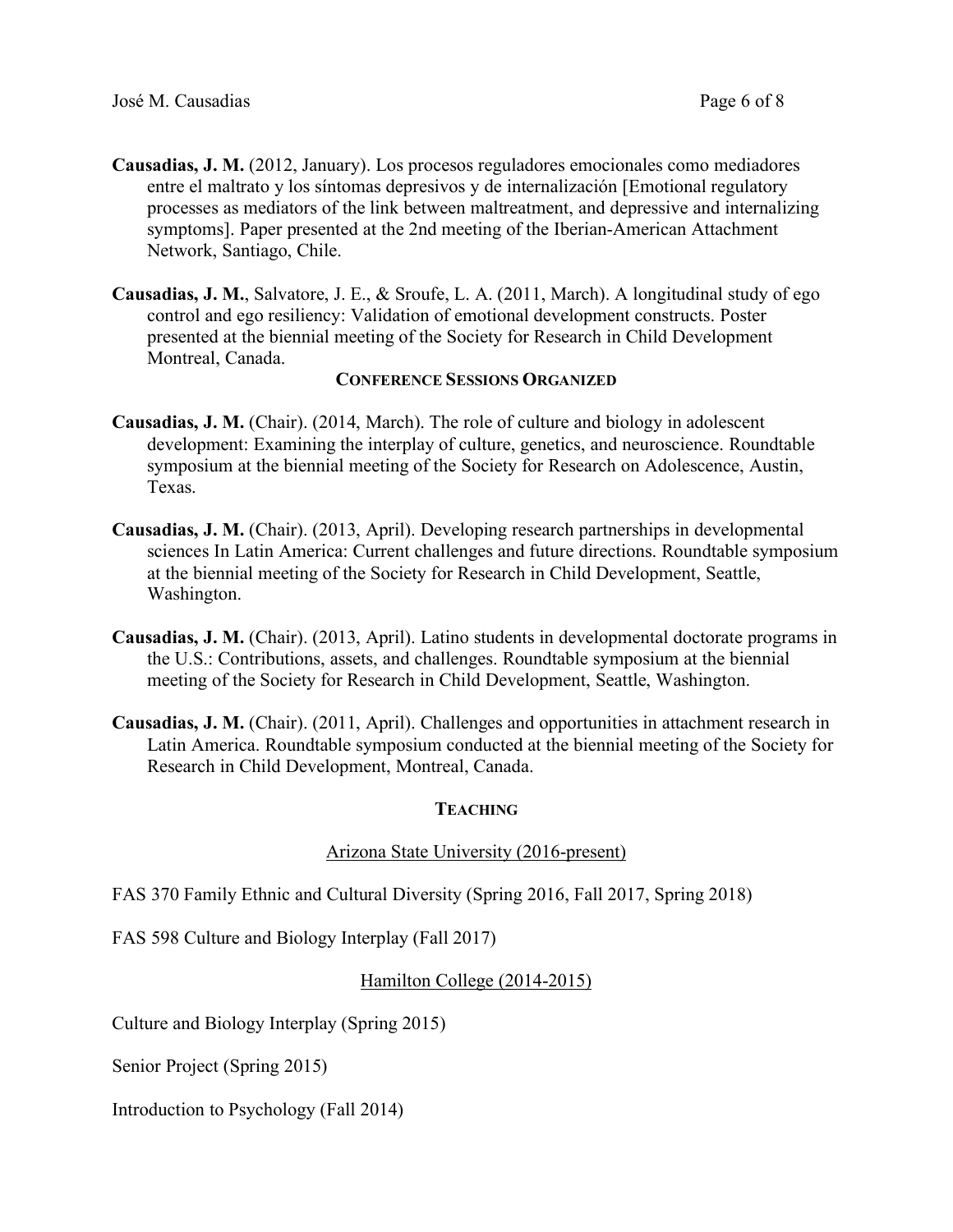## University of Minnesota, Twin Cities (2009-2014)

Adolescence (Summer, 2013)

Senior Project (Spring 2013)

Introduction to Research Methods in Child Psychology (Fall 2012)

Introduction to Child Psychology (Spring 2012)

Introduction to Research Methods in Child Psychology (Spring 2012)

Children, Youth in Society (Fall 2009)

# **MENTORING**

PhD Advisor

Kevin M. Korous, 2017-present

Masters Thesis Committee

Liz Burleson, Spring 2017

Undergraduate Supervised Research

Hannah Pyatetskiy, Spring 2018

Colton Meyer, Spring 2017

Ivory Emineth, Spring 2017

Mary Thomas, Spring 2017

## **SERVICE**

- Guest Editor, 2016-2018: *American Psychologist*, Special issue "New Directions in Developmental Science with Youth Experiencing Marginalization"
- Guest Editor, 2017-2018: *Development and Psychopathology,* Special issue "Cultural Development and Psychopathology"
- Guest Editor, 2016-2017: *Cultural Diversity and Ethnic Minority Psychology,* Special section "Culture and Biology Interplay"

Consulting Editor, 2015-2017: *Developmental Psychology*